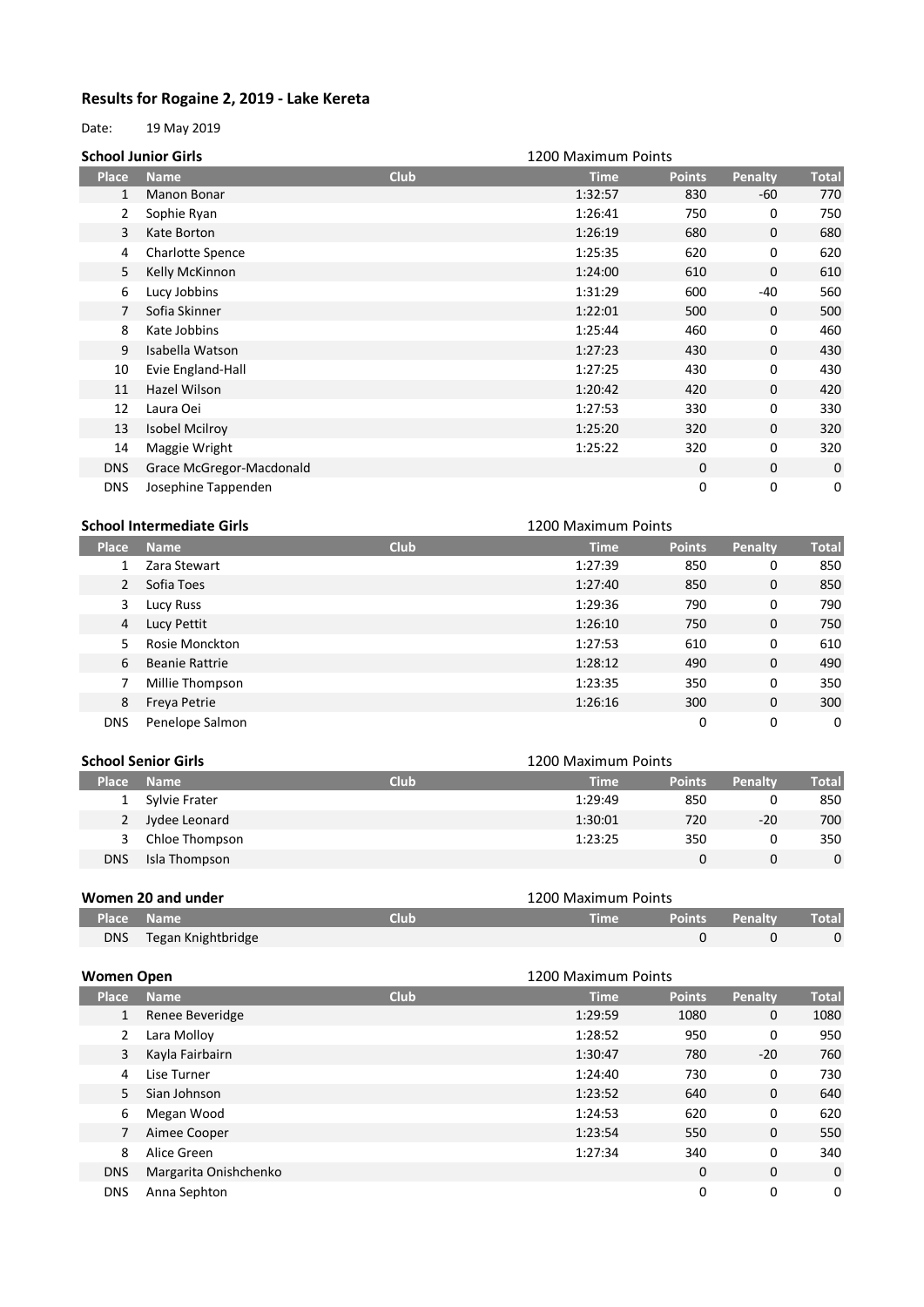|                | Women 40 and over      |             | 1200 Maximum Points |               |              |              |
|----------------|------------------------|-------------|---------------------|---------------|--------------|--------------|
| <b>Place</b>   | <b>Name</b>            | <b>Club</b> | <b>Time</b>         | <b>Points</b> | Penalty      | <b>Total</b> |
| 1              | Jo Wood                |             | 1:26:39             | 780           | 0            | 780          |
| $\overline{2}$ | Justine Edwards        |             | 1:29:13             | 730           | $\mathbf{0}$ | 730          |
| 3              | Sandrine Douarin       |             | 1:29:33             | 730           | 0            | 730          |
| 4              | <b>Beth Spence</b>     |             | 1:25:48             | 620           | $\mathbf{0}$ | 620          |
| 5              | Sarah Stewart          |             | 1:30:00             | 620           | 0            | 620          |
| 6              | Rachel Rohloff         |             | 1:28:40             | 510           | $\mathbf{0}$ | 510          |
| 7              | <b>Alison Carswell</b> |             | 1:28:57             | 480           | 0            | 480          |
| 8              | <b>Phaedra Cadness</b> |             | 1:23:02             | 450           | $\mathbf{0}$ | 450          |
| 9              | Sandra Howell          |             | 1:24:12             | 380           | 0            | 380          |
| 10             | Anna Bray              |             | 1:25:40             | 360           | $\mathbf{0}$ | 360          |
| 11             | Louise Petrie          |             | 1:26:28             | 300           | 0            | 300          |
| 12             | Kelly Seaburg          |             | 1:25:38             | 260           | $\mathbf{0}$ | 260          |
| <b>DNS</b>     | Suzie England-Hall     |             |                     | 0             | $\mathbf 0$  | 0            |
| <b>DNS</b>     | Cath Heppelthwaite     |             |                     | 0             | $\mathbf 0$  | 0            |

| Women 50 and over |  |  |
|-------------------|--|--|
|                   |  |  |

**Place Name Club Time Points Penalty Total** 1 Marquita Gelderman 1:28:02 830 0 830 2 Mandy Pettit 200 1:26:24 620 0 620 Monique Dean 1:23:49 570 0 570 Mary Wadsworth 1:26:31 550 0 550 Libby McLeay 1:24:37 500 0 500 Bronwyn Rosie 1:27:28 500 0 500 Alison Comer 1:28:35 480 0 480 8 Megan Officer 2012 1:22:27 440 0 440 Fiona de L'Isle 1:26:45 320 0 320 DNS Brigitta Bonar 0 0 0 DNS Annemarie Hogenbirk 0 0 0 DNS Amy Oberkircher 0 0 0 1200 Maximum Points

|              | Women 60 and over |             | 1200 Maximum Points |               |          |              |
|--------------|-------------------|-------------|---------------------|---------------|----------|--------------|
| <b>Place</b> | <b>Name</b>       | <b>Club</b> | <b>Time</b>         | <b>Points</b> | Penalty  | <b>Total</b> |
| 1            | Phillippa Poole   |             | 1:22:49             | 730           | 0        | 730          |
|              | Annette Orchard   |             | 1:27:51             | 660           | 0        | 660          |
| 3            | Bronwyn Holcombe  |             | 1:27:10             | 600           | 0        | 600          |
| 4            | Mary Moen         |             | 1:22:45             | 430           | 0        | 430          |
| 5.           | Helen Bolt        |             | 1:26:00             | 360           | 0        | 360          |
| 6            | Yett Gelderman    |             | 1:24:05             | 300           | 0        | 300          |
|              | Glen Middleton    |             | 1:32:11             | 270           | -60      | 210          |
| <b>DNS</b>   | Jo Milne          |             |                     | 0             | $\Omega$ | $\Omega$     |

| <b>School Junior Boys</b> |                       |             | 1200 Maximum Points |               |         |              |
|---------------------------|-----------------------|-------------|---------------------|---------------|---------|--------------|
| <b>Place</b>              | <b>Name</b>           | <b>Club</b> | <b>Time</b>         | <b>Points</b> | Penalty | <b>Total</b> |
|                           | <b>Blake McKinnon</b> |             | 1:23:49             | 610           | 0       | 610          |
|                           | Charlie Frater        |             | 1:27:49             | 520           |         | 520          |
| 3                         | Hudson England-Hall   |             | 1:20:32             | 420           | 0       | 420          |
| 4                         | Riley Watson          |             | 1:26:08             | 360           | 0       | 360          |
|                           | Seven Blake           |             | 1:28:26             | 340           | 0       | 340          |

| <b>School Intermediate Boys</b> |                |             | 1200 Maximum Points |               |         |              |
|---------------------------------|----------------|-------------|---------------------|---------------|---------|--------------|
| <b>Place</b>                    | <b>Name</b>    | <b>Club</b> | <b>Time</b>         | <b>Points</b> | Penalty | <b>Total</b> |
|                                 | Campbell Syme  |             | 1:28:25             | 920           | 0       | 920          |
|                                 | Nathan Borton  |             | 1:28:02             | 870           | 0       | 870          |
| 3                               | Alex Jobbins   |             | 1:25:53             | 830           | 0       | 830          |
| 4                               | Vitali Volkov  |             | 1:30:08             | 770           | $-20$   | 750          |
|                                 | Callum Wishart |             | 1:25:04             | 740           | 0       | 740          |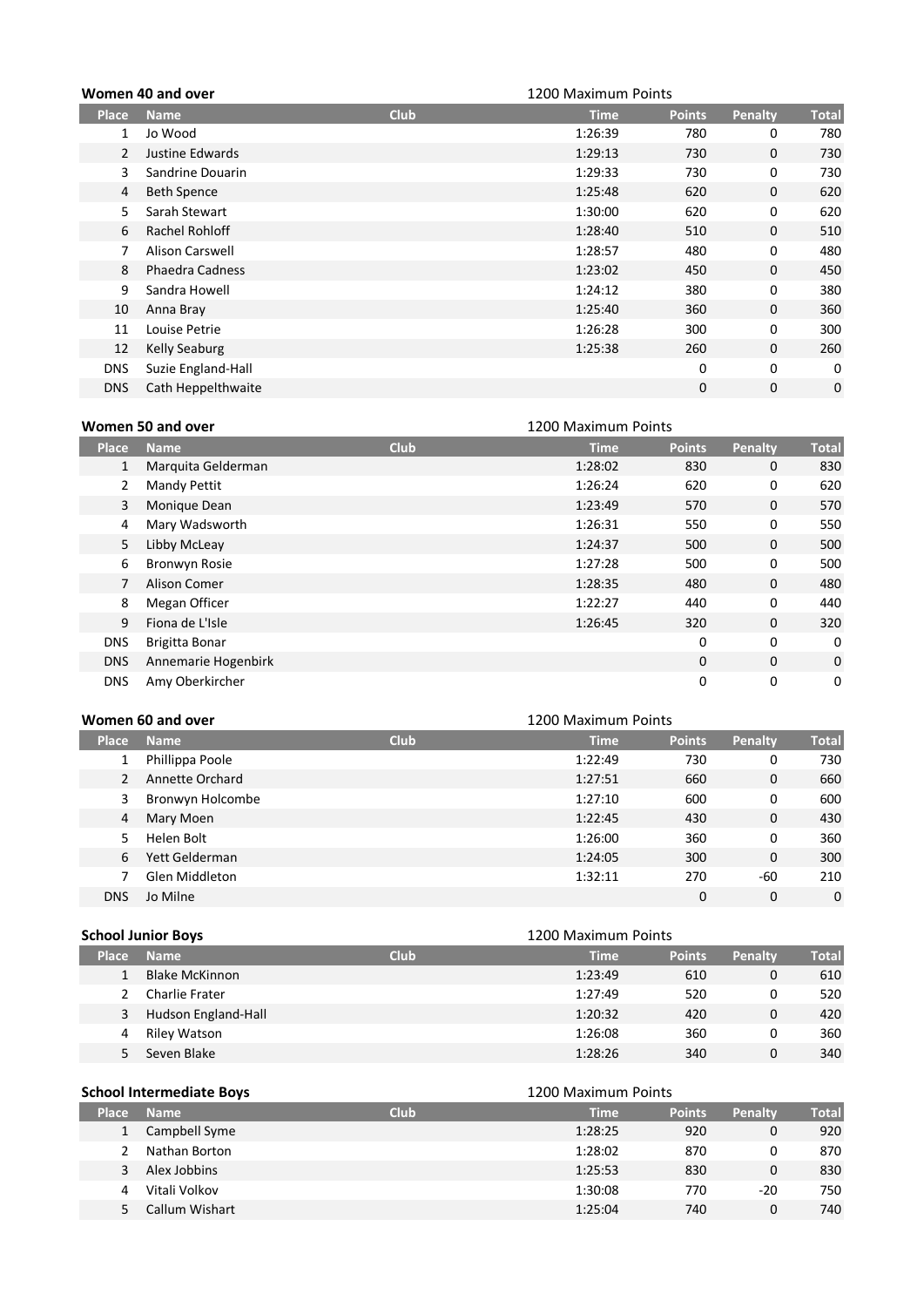| 6          | Seth Dean       | 1:29:05 | 710 | 0 | 710 |
|------------|-----------------|---------|-----|---|-----|
|            | Robert Christie | 1:26:31 | 590 | 0 | 590 |
| 8          | George Wright   | 1:27:36 | 520 | 0 | 520 |
| 9          | Luke Farrand    | 1:29:45 | 450 | 0 | 450 |
| 10         | Angus Fletcher  | 1:25:48 | 380 | 0 | 380 |
| 11         | Daniel Knowles  | 1:25:49 | 380 | 0 | 380 |
| <b>DNS</b> | Angus Edwards   |         | 0   | 0 | 0   |

|              | <b>School Senior Boys</b> |             | 1200 Maximum Points |               |         |       |
|--------------|---------------------------|-------------|---------------------|---------------|---------|-------|
| <b>Place</b> | <b>Name</b>               | <b>Club</b> | <b>Time</b>         | <b>Points</b> | Penalty | Total |
|              | Mitchell Cooper           |             | 1:28:50             | 1120          | 0       | 1120  |
|              | Aidan Skinner             |             | 1:28:03             | 870           | 0       | 870   |
| 3            | Levi James                |             | 1:28:07             | 870           | 0       | 870   |
| 4            | Michael McCormack         |             | 1:27:00             | 860           | 0       | 860   |
|              | Luc-Aime Meurillon        |             | 1:28:32             | 650           | 0       | 650   |
|              | Louis Hewitson-Townley    |             | 1:28:32             | 650           | 0       | 650   |

| Men 20 and under |                |             | 1200 Maximum Points |               |         |              |
|------------------|----------------|-------------|---------------------|---------------|---------|--------------|
| <b>Place</b>     | <b>Name</b>    | <b>Club</b> | <b>Time</b>         | <b>Points</b> | Penalty | <b>Total</b> |
|                  | Liam Thompson  |             | 1:25:47             | 1200          | 0       | 1200         |
|                  | Alex Monckton  |             | 1:35:04             | 1200          | $-120$  | 1080         |
| 3                | Alex de Beer   |             | 1:29:44             | 1060          | 0       | 1060         |
| 4                | Jamie Hrstich  |             | 1:23:56             | 880           | 0       | 880          |
|                  | Scott Carswell |             | 1:27:56             | 860           | 0       | 860          |

| <b>Men Open</b> | 1200 Maximum Points |             |             |               |             |              |
|-----------------|---------------------|-------------|-------------|---------------|-------------|--------------|
| <b>Place</b>    | <b>Name</b>         | <b>Club</b> | <b>Time</b> | <b>Points</b> | Penalty     | <b>Total</b> |
| $\mathbf{1}$    | <b>Tommy Hayes</b>  |             | 1:12:02     | 1200          | $\Omega$    | 1200         |
| $\overline{2}$  | Cameron de L'Isle   |             | 1:22:47     | 1200          | 0           | 1200         |
| 3               | Johan Kvasnicka     |             | 1:28:20     | 920           | $\mathbf 0$ | 920          |
| 4               | Jason Brown         |             | 1:34:50     | 860           | $-100$      | 760          |
| 5               | Matthew Pedersen    |             | 1:23:19     | 730           | $\Omega$    | 730          |
| 6               | Tom Hunt            |             | 1:30:30     | 700           | -20         | 680          |
| $\overline{7}$  | Rohan Lynham        |             | 1:26:18     | 670           | $\Omega$    | 670          |
| 8               | Leon Stanley        |             | 1:30:02     | 690           | -20         | 670          |
| 9               | Paul Mcphee         |             | 1:32:22     | 660           | -60         | 600          |
| 10              | Nelson Watson       |             | 1:27:09     | 430           | 0           | 430          |
| 11              | Matthew Oei         |             | 1:27:55     | 430           | $\mathbf 0$ | 430          |
| <b>DNS</b>      | Cameron Tier        |             |             | $\mathbf 0$   | 0           | 0            |

|                | Men 40 and over    |             | 1200 Maximum Points |               |              |              |
|----------------|--------------------|-------------|---------------------|---------------|--------------|--------------|
| <b>Place</b>   | <b>Name</b>        | <b>Club</b> | <b>Time</b>         | <b>Points</b> | Penalty      | <b>Total</b> |
| 1              | Philip Elworthy    |             | 1:30:47             | 920           | $-20$        | 900          |
| 2              | Paul Borton        |             | 1:28:43             | 880           | $\mathbf{0}$ | 880          |
| 3              | Neill McGowan      |             | 1:29:52             | 690           | 0            | 690          |
| $\overline{4}$ | Karl Farrand       |             | 1:28:09             | 680           | 0            | 680          |
| 5              | <b>Rob Brewis</b>  |             | 1:28:44             | 650           | 0            | 650          |
| 6              | <b>Adrian Pike</b> |             | 1:26:03             | 640           | 0            | 640          |
|                | Robert Sutherland  |             | 1:27:57             | 460           | 0            | 460          |
| 8              | Jamie Petrie       |             | 1:26:15             | 300           | $\Omega$     | 300          |
| <b>DNS</b>     | Rob Murphy         |             |                     | 0             | 0            | 0            |

| Men 50 and over |                 |             | 1200 Maximum Points |               |                |       |  |
|-----------------|-----------------|-------------|---------------------|---------------|----------------|-------|--|
| <b>Place</b>    | <b>Name</b>     | <b>Club</b> | <b>Time</b>         | <b>Points</b> | <b>Penalty</b> | Total |  |
|                 | Mark Lawson     |             | 1:31:28             | 1160          | -40            | 1120  |  |
| 2               | Guy Cory-Wright |             | 1:27:43             | 1090          | 0              | 1090  |  |
|                 | Jeff Greenwood  |             | 1:26:37             | 1020          |                | 1020  |  |
| 4               | Andrew Skelton  |             | 1:25:29             | 1010          | 0              | 1010  |  |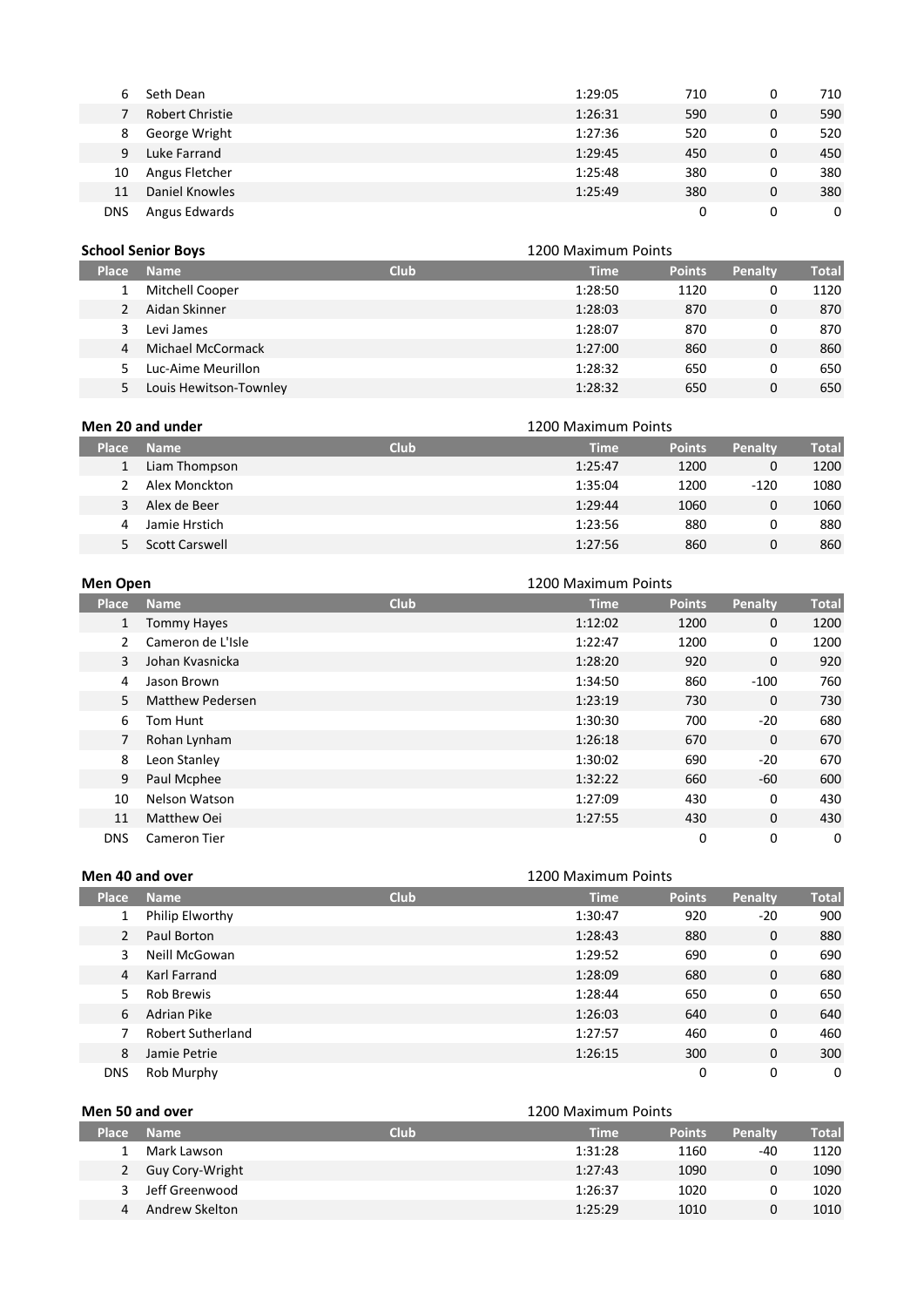| 5          | Marcus Graney          | 1:25:48 | 880 | 0            | 880 |
|------------|------------------------|---------|-----|--------------|-----|
| 6          | Andrew de L'Isle       | 1:28:54 | 850 | $\mathbf{0}$ | 850 |
| 7          | Dave Crofts            | 1:35:34 | 950 | $-120$       | 830 |
| 8          | <b>Owen Means</b>      | 1:29:05 | 820 | 0            | 820 |
| 9          | <b>Russell Syme</b>    | 1:24:11 | 800 | 0            | 800 |
| 10         | Mark Frater            | 1:29:42 | 800 | $\mathbf 0$  | 800 |
| 11         | Nick Monckton          | 1:18:06 | 750 | 0            | 750 |
| 12         | Leo McCormack          | 1:31:44 | 790 | $-40$        | 750 |
| 13         | Julian Hayes           | 1:35:53 | 860 | $-120$       | 740 |
| 14         | Dirk Eckstein          | 1:29:47 | 700 | $\Omega$     | 700 |
| 15         | <b>Richard Mercer</b>  | 1:30:18 | 700 | $-20$        | 680 |
| 16         | Garry Dean             | 1:24:33 | 650 | 0            | 650 |
| 17         | Jonathan Wood          | 1:24:39 | 620 | 0            | 620 |
| 18         | <b>Neil Russ</b>       | 1:26:25 | 620 | $\mathbf 0$  | 620 |
| 19         | <b>Maurice Toes</b>    | 1:23:14 | 600 | 0            | 600 |
| 20         | <b>Matthew Crozier</b> | 1:24:35 | 600 | $\mathbf{0}$ | 600 |
| 21         | Jan Knoester           | 1:25:09 | 590 | 0            | 590 |
| 22         | Jan Jager              | 1:28:39 | 580 | $\mathbf{0}$ | 580 |
| 23         | Martin Wright          | 1:29:42 | 580 | 0            | 580 |
| 24         | Mike P0land            | 1:28:09 | 550 | $\mathbf{0}$ | 550 |
| 25         | Tony d Cooper          | 1:32:10 | 610 | -60          | 550 |
| 26         | James Christie         | 1:28:23 | 540 | $\mathbf 0$  | 540 |
| 27         | <b>Arend Merrie</b>    | 1:26:12 | 530 | 0            | 530 |
| 28         | Robert Vanstam         | 1:16:39 | 440 | $\mathbf{0}$ | 440 |
| <b>DNS</b> | Andrew Murphy          |         | 0   | 0            | 0   |
| <b>DNS</b> | David Sinclair         |         | 0   | 0            | 0   |
|            |                        |         |     |              |     |

|                | Men 60 and over<br>1200 Maximum Points |             |             |               |              |              |
|----------------|----------------------------------------|-------------|-------------|---------------|--------------|--------------|
| <b>Place</b>   | <b>Name</b>                            | <b>Club</b> | <b>Time</b> | <b>Points</b> | Penalty      | <b>Total</b> |
| 1              | <b>Martin Crosby</b>                   |             | 1:27:00     | 920           | $\mathbf{0}$ | 920          |
| $\overline{2}$ | Steve Pyatt                            |             | 1:28:10     | 870           | 0            | 870          |
| 3              | Rob Garden                             |             | 1:29:07     | 810           | $\mathbf{0}$ | 810          |
| 4              | Dave Middleton                         |             | 45:29       | 760           | 0            | 760          |
| 5              | <b>Rolf Wagner</b>                     |             | 1:26:46     | 660           | 0            | 660          |
| 6              | Wayne Aspin                            |             | 1:30:07     | 650           | $-20$        | 630          |
| $\overline{7}$ | David Scott                            |             | 1:24:50     | 540           | $\mathbf{0}$ | 540          |
| 8              | Peter Ware                             |             | 1:22:40     | 510           | 0            | 510          |
| 9              | Chris Gelderman                        |             | 1:25:19     | 510           | $\mathbf{0}$ | 510          |
| 10             | Les Paver                              |             | 1:23:44     | 450           | $\Omega$     | 450          |
| 11             | Phil Johansen                          |             | 1:27:32     | 410           | $\mathbf{0}$ | 410          |
| 12             | Clive Bolt                             |             | 1:25:43     | 370           | 0            | 370          |
| 13             | Tony R Cooper                          |             | 2:05:45     | 980           | $-720$       | 260          |
| <b>DNS</b>     | <b>Terry Nuthall</b>                   |             |             | 0             | 0            | 0            |

## **Team School Junior Team School Junior 1200 Maximum Points**

| <b>Place</b> | <b>Name</b>              | <b>Club</b> | <b>Time</b> | <b>Points</b> | Penalty | Total |
|--------------|--------------------------|-------------|-------------|---------------|---------|-------|
|              | <b>Balmoral Burritos</b> |             | 1:33:51     | 800           | -80     | 720   |
| 2            | Saffron & Gigi           |             | 1:29:12     | 620           | 0       | 620   |
| 3            | <b>NAAA</b>              |             | 1:29:06     | 590           | 0       | 590   |
| 4            | Grace and Ami            |             | 1:27:56     | 570           | 0       | 570   |
| 5.           | Tomarata School Blue     |             | 1:23:47     | 330           | 0       | 330   |
| 6            | Tomarata Red Team        |             | 1:23:23     | 280           | 0       | 280   |

|              | <b>Team School Intermediate</b> |      | 1200 Maximum Points |               |         |       |
|--------------|---------------------------------|------|---------------------|---------------|---------|-------|
| <b>Place</b> | <b>Name</b>                     | Club | Time                | <b>Points</b> | Penalty | Total |
|              | Dual Jual                       |      | 1:32:46             | 890           | -60     | 830   |
|              | Thomas Aish Daniel Wood         |      | 1:19:33             | 720           |         | 720   |
|              | Ticobe                          |      | 1:27:37             | 720           |         | 720   |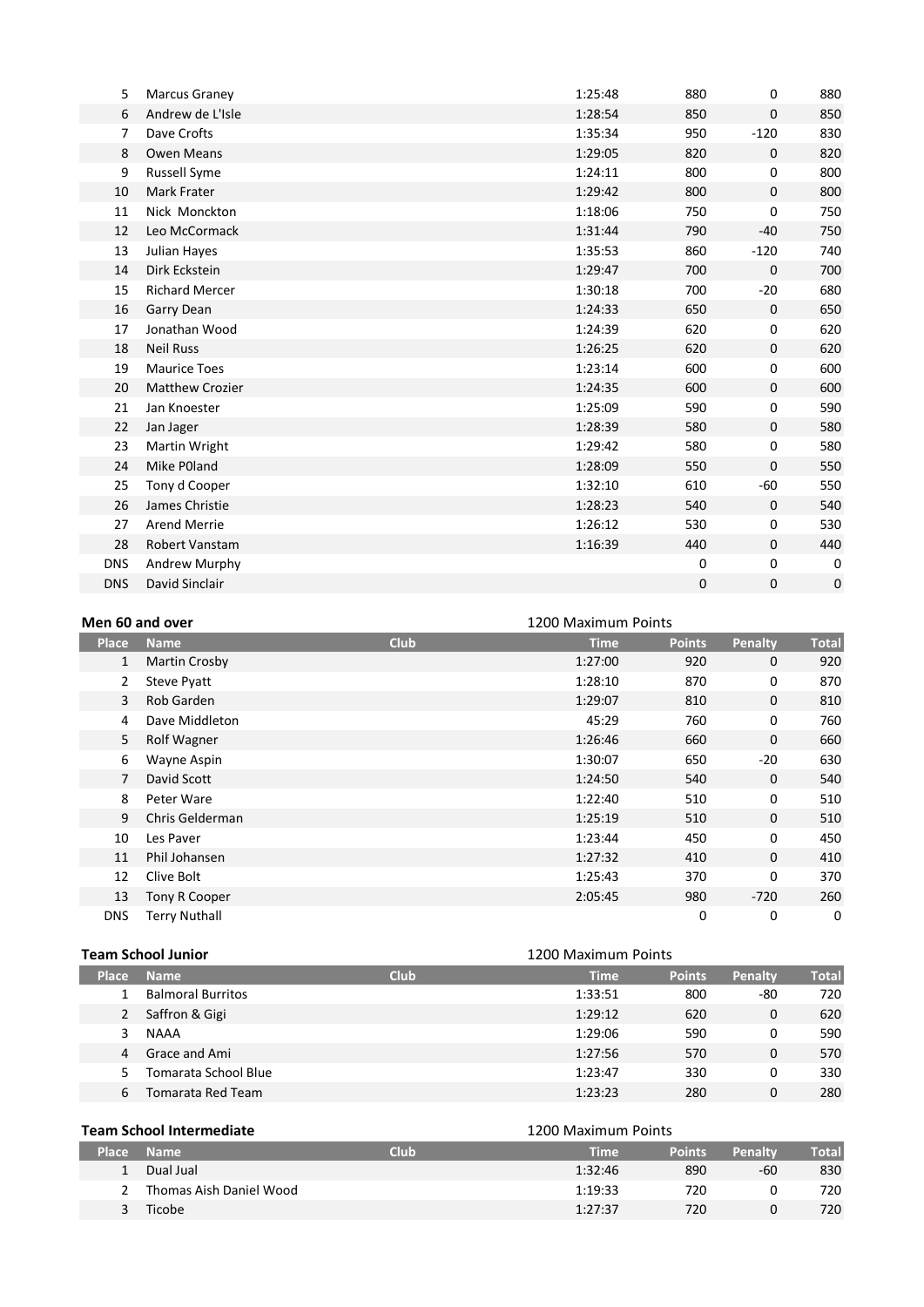| 4 | See you later alligator | 1:20:39 | 600 | 600 |
|---|-------------------------|---------|-----|-----|
|   | Eli and josh            | 1:29:57 | 590 | 590 |
| ь | Double H                | 1:23:30 | 580 | 580 |
|   | Generic Team Name       | 1:24:59 | 450 | 450 |
|   | Danjo                   | 1:11:40 | 390 | 390 |

|              | <b>Team School Senior</b><br>1200 Maximum Points |             |             |               |         |              |
|--------------|--------------------------------------------------|-------------|-------------|---------------|---------|--------------|
| <b>Place</b> | <b>Name</b>                                      | <b>Club</b> | <b>Time</b> | <b>Points</b> | Penalty | <b>Total</b> |
|              | <b>Team Concussion</b>                           |             | 1:28:06     | 1110          |         | 1110         |
|              | Speed Demons                                     |             | 1:28:00     | 740           | 0       | 740          |
| 3.           | JAM                                              |             | 1:35:40     | 800           | $-120$  | 680          |
| 4            | The Papayas                                      |             | 1:22:10     | 500           | 0       | 500          |
| DNS          | Hold The Lime                                    |             |             |               | 0       | $\mathbf{0}$ |

|                | <b>Team Women</b>         |             | 1200 Maximum Points |               |              |              |
|----------------|---------------------------|-------------|---------------------|---------------|--------------|--------------|
| <b>Place</b>   | <b>Name</b>               | <b>Club</b> | <b>Time</b>         | <b>Points</b> | Penalty      | <b>Total</b> |
| $\mathbf{1}$   | Girls Gone Wild           |             | 1:30:25             | 940           | $-20$        | 920          |
| $\overline{2}$ | The April Fools           |             | 1:22:36             | 710           | 0            | 710          |
| 3              | <b>Fuse Creative</b>      |             | 1:27:12             | 660           | 0            | 660          |
| 4              | <b>Bloody Lovelies</b>    |             | 1:24:20             | 620           | $\mathbf{0}$ | 620          |
| 5              | Plums                     |             | 1:23:12             | 560           | 0            | 560          |
| 6              | WOW (Women on Wednesdays) |             | 1:28:03             | 560           | $\mathbf{0}$ | 560          |
| 7              | Rachzoe                   |             | 1:23:04             | 540           | 0            | 540          |
| 8              | Pezfoot whitestripe       |             | 1:23:16             | 540           | $\mathbf{0}$ | 540          |
| 9              | Moms of dragons warm up   |             | 1:26:43             | 530           | 0            | 530          |
| 10             | I'll follow her           |             | 1:22:15             | 520           | 0            | 520          |
| 11             | Adventure Junkies         |             | 1:30:06             | 500           | $-20$        | 480          |
| 12             | Team Bob                  |             | 1:28:25             | 440           | 0            | 440          |
| 13             | Chafing The Dragon        |             | 1:26:24             | 370           | 0            | 370          |
| 14             | Potatoes                  |             | 1:25:12             | 350           | $\mathbf{0}$ | 350          |
| 15             | Chocolate martinis        |             | 1:24:46             | 340           | 0            | 340          |
| 16             | Guinea pigs are awesome   |             | 1:22:32             | 330           | $\mathbf{0}$ | 330          |
| 17             | MJ                        |             | 1:14:36             | 320           | 0            | 320          |
| 18             | Nickys team               |             | 1:21:40             | 310           | $\mathbf{0}$ | 310          |
| 19             | Snails on the trails      |             | 1:30:49             | 290           | $-20$        | 270          |
| 20             | ElJay                     |             | 1:31:24             | 270           | $-40$        | 230          |
| 21             | <b>Westie Chicks</b>      |             | 1:24:01             | 180           | 0            | 180          |

| <b>Team Men</b> | 1200 Maximum Points       |             |             |               |              |              |
|-----------------|---------------------------|-------------|-------------|---------------|--------------|--------------|
| <b>Place</b>    | <b>Name</b>               | <b>Club</b> | <b>Time</b> | <b>Points</b> | Penalty      | <b>Total</b> |
| 1               | Jacksonz                  |             | 1:27:38     | 840           | 0            | 840          |
| $\overline{2}$  | The Bros                  |             | 1:27:45     | 760           | $\mathbf{0}$ | 760          |
| 3               | The A Team                |             | 1:23:32     | 680           | 0            | 680          |
| 4               | Cam Hitchings             |             | 1:29:12     | 680           | $\mathbf{0}$ | 680          |
| 5               | <b>Muppets</b>            |             | 1:26:11     | 670           | 0            | 670          |
| 6               | Vagn Dyson                |             | 1:27:18     | 630           | $\mathbf{0}$ | 630          |
| 7               | <b>Taylor Duo</b>         |             | 1:27:02     | 620           | 0            | 620          |
| 8               | Run boi                   |             | 1:29:10     | 620           | $\Omega$     | 620          |
| 9               | Nav Llamas                |             | 1:28:04     | 570           | 0            | 570          |
| 10              | The Thomas's              |             | 1:21:05     | 560           | $\mathbf{0}$ | 560          |
| 11              | <b>Captain Underpants</b> |             | 1:22:58     | 500           | 0            | 500          |
| 12              | Team crafty shermans      |             | 1:25:57     | 440           | $\mathbf 0$  | 440          |
| 13              | Worst pace scenario       |             | 1:27:04     | 310           | $\Omega$     | 310          |

| <b>Team Mixed</b> |              | 1200 Maximum Points |         |               |          |              |
|-------------------|--------------|---------------------|---------|---------------|----------|--------------|
| <b>Place</b>      | <b>Name</b>  | <b>Club</b>         | Time    | <b>Points</b> | Penalty  | <b>Total</b> |
|                   | Scarlatti    |                     | 1:26:54 | 760           |          | 760          |
| $\mathcal{P}$     | I Don't Know |                     | 1:27:12 | 720           | $\Omega$ | 720          |